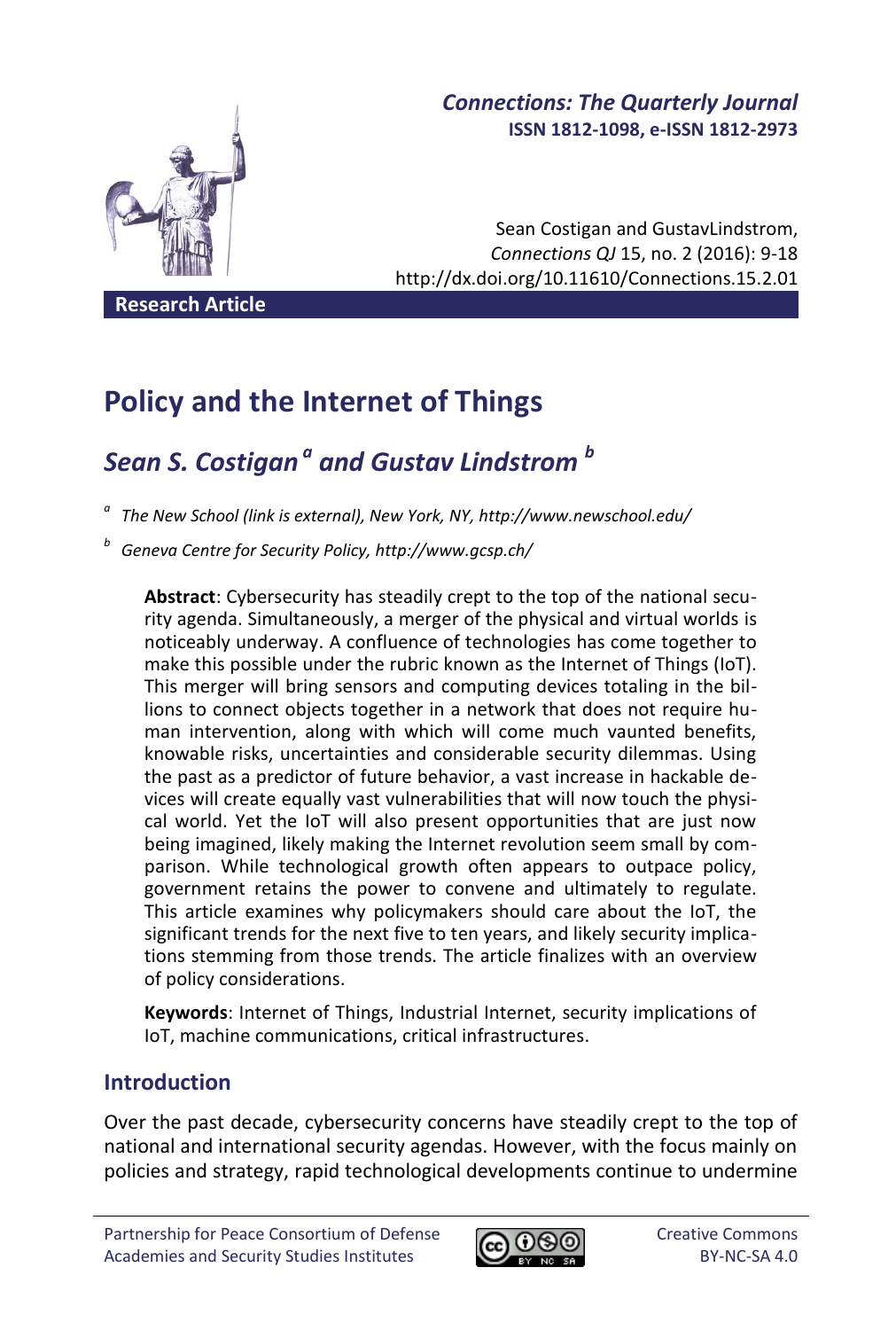#### Costigan & Lindstrom, *Connections QJ* 15, no. 2 (2016): 9-18

policymakers' understanding of cyber risks and opportunities. One such development is the Internet of Things (IoT).

While the Internet of Things is not widely discussed among policy circles, it is nonetheless likely to substantially impact how individuals, institutions and societies interact in the future. In brief, the IoT refers to the interconnection of uniquely identifiable, machine-to-machine devices with the Internet. A relatively well-known example from retail industry is the use of radio frequency identification devices (RFID) to track the location of goods and inventory.

According to one estimate, there are currently about 9 billion devices connected to the Internet. This number—which is already greater than the global population—is expected to grow dramatically over the next ten years. According to recent calculations, every second 127 new devices are being added to the Internet.<sup>1</sup> Other projections from notable institutions suggest roughly 50 billion to 1 trillion devices will be connected to the Internet by around 2025, impacting how business is carried out in fields ranging from health care to security policy. This is currently yielding new visions such as the movement to-



#### **Figure 1: The IoT Ecosystem (Source: Business Insider, www.businessinsider.com).**

 $\frac{1}{1}$ "127 devices added to the Internet each second, but Congress is clueless about IoT," *NetworkWorld*, 1 July 2015, available at http://www.networkworld.com/article/ 2942596/microsoft-subnet/127-devices-added-to-the-internet-each-second-butcongress-is-clueless-about-iot.html.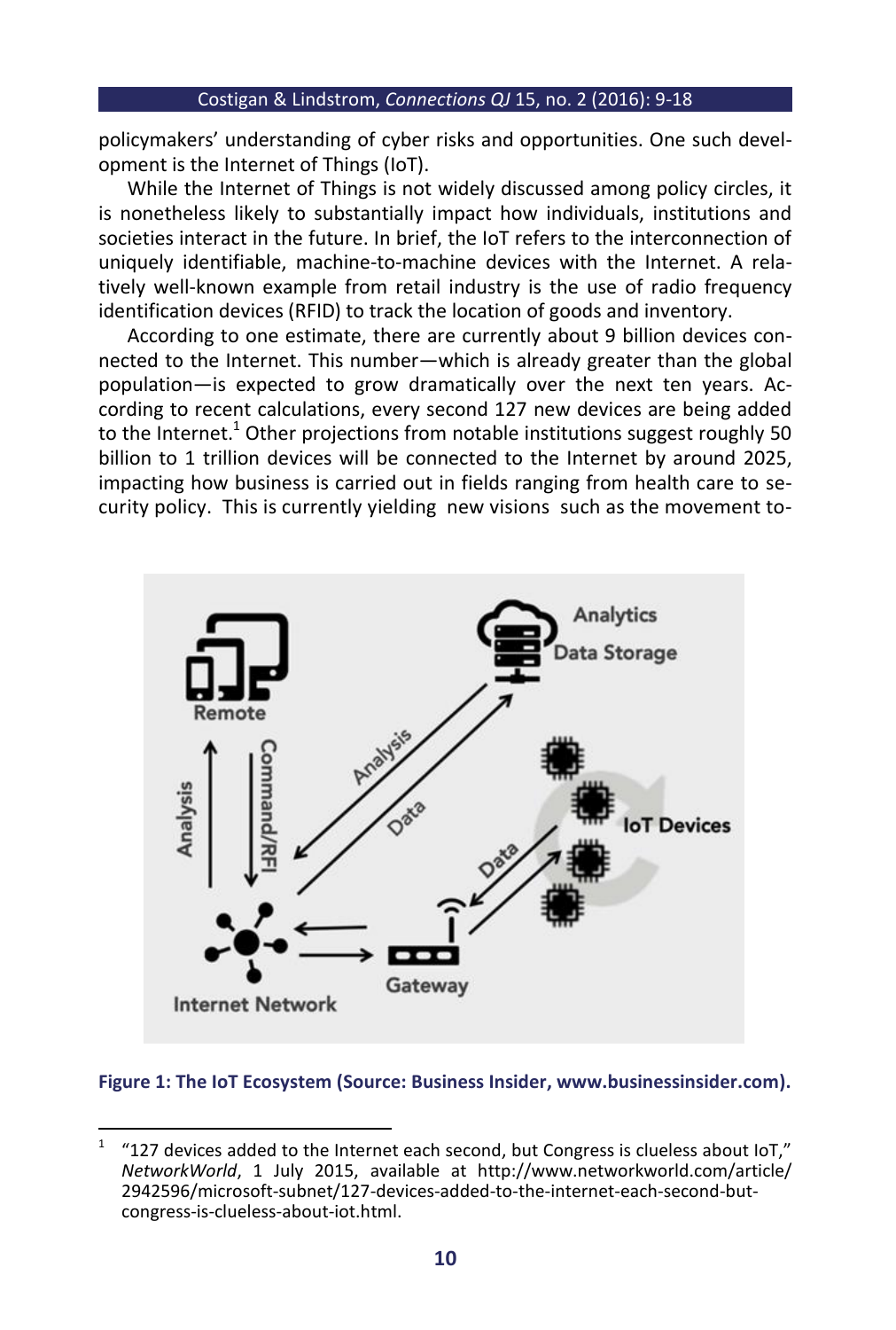wards as the "Internet of Everything" (Cisco) or the "Industrial Internet" (General Electric). General Electric estimates that the "Industrial Internet" will add \$10 to \$15 trillion to the global GDP within the next 20 years. With growth of that scale, the IoT is set to usher in a new era of ubiquitous computing that will make the changes brought about by the Internet look small by comparison.

This article examines why policymakers should care about IoT, the significant trends for the next five to ten years, and possible security implications stemming from those trends. The article finalizes with an overview of policy considerations.

# **Why the Internet of Things Matters**

We suggest that there are three main reasons why policymakers should care about the IoT. First, the Internet of Things has the potential to contribute to substantial economic growth. Current developments, such as the gradual introduction of smart meters (for energy efficiency) and driverless vehicles (for transport and logistics) represent just a small sample of the opportunities offered by IoT. Applications are possible in most fields, opening the door to economic growth primarily via efficiency gains and new services that need not entail human intervention. A 2015 study by Accenture suggests IoT can add \$10.6 trillion to the cumulative GDP of 20 developed and emerging economies that represent over 75% of the world's economic output. $^2$  Another report by the McKinsey Global Institute estimates an IoT economic impact of \$2.7 to \$6.2 trillion annually by 2025. $3$ 

Second, the IoT will impact diverse and multiple fields, enabling advances and efficiencies across disciplines as opposed to within one or two areas. With this in mind, the areas that are most likely to gain from the IoT are health care, infrastructure, and public sector services.<sup>4</sup> Given current trends, the applications enabled by the IoT will be wide ranging and some cases only limited by imagination. Prospects range from "smart cities" to "personalized healthcare." Specific examples might include a more efficient traffic flow as street signs or stop lights that can communicate with each other and with vehicles in their

 $\overline{a}$ <sup>2</sup> Mark Purdy and Ladan Davarzani, "The Growth Game-Changer: How the Industrial Internet of Things can drive progress and prosperity" (Accenture Strategy, 2015), available at https://www.accenture.com/\_acnmedia/Accenture/ Conversion-Assets/ DotCom/Documents/Global/PDF/Dualpub\_18/Accenture-Industrial-Internet-Things-Growth-Game-Changer.pdf.

<sup>3</sup> James Manyika, Michael Chui, Jacques Bughin, Richard Dobbs, Peter Bisson, and Alex Marrs, "Disruptive Technologies: Advances that Will Transform Life, Business, and the Global Economy," Report (McKinsey Global Institute, May 2013), available at http://www.mckinsey.com/business-functions/business-technology/our-insights/ disruptive-technologies.

<sup>4</sup> For additional information on the economic impact of the IoT see Charles Saidu, Adamu Usman, and Peter Ogedebe, "Internet of Things: Impact on Economy," *British Journal of Mathematics & Computer Science* 7:4 (2015): 241–251.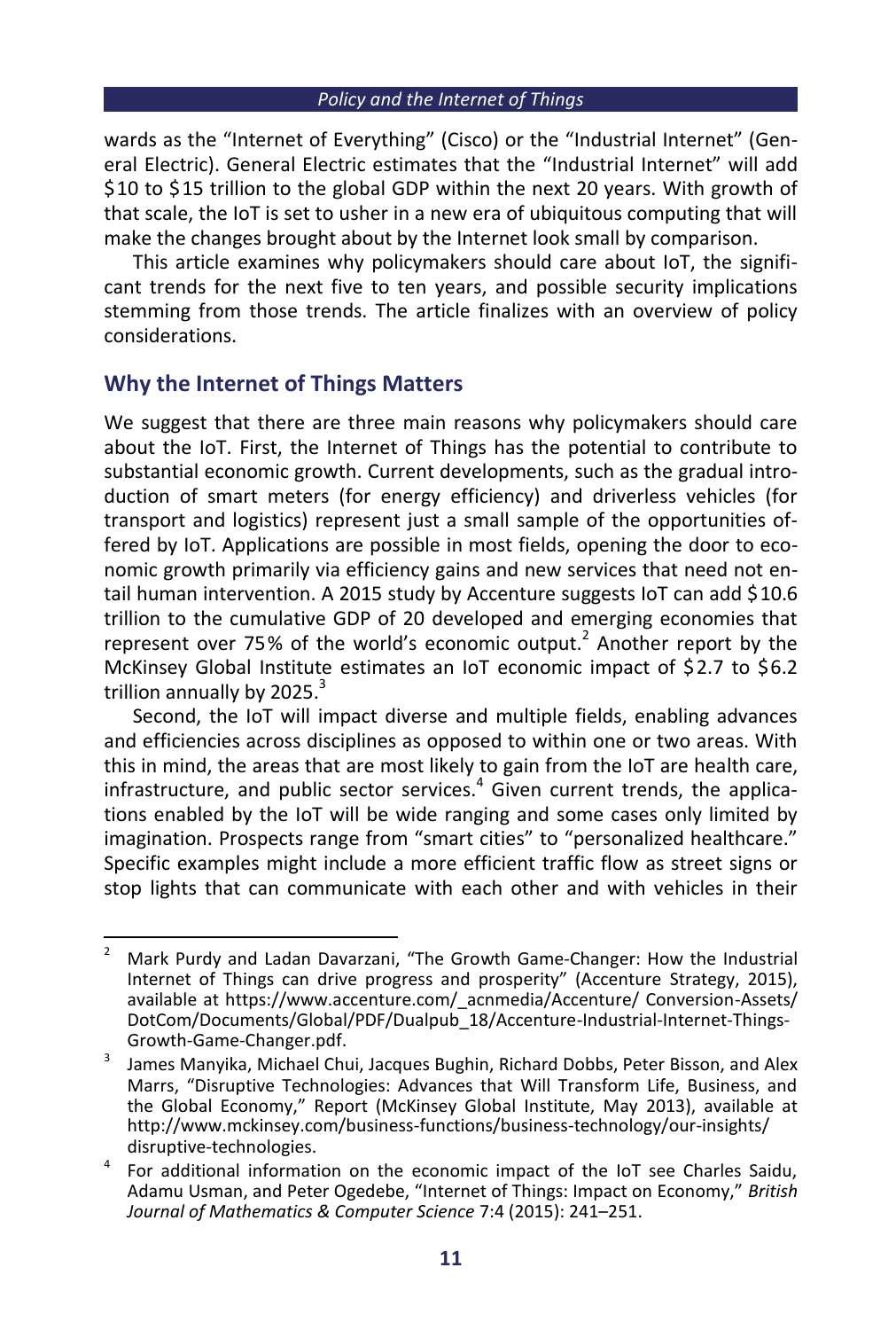#### Costigan & Lindstrom, *Connections QJ* 15, no. 2 (2016): 9-18

proximity. IoT sensors can be placed on infrastructures such as bridges to identify micro fissures and cracks, enabling preventative efforts to prolong their lifespan. Within the defense sector, IoT may be used to enhance logistics and transport. IoT may also play a role in autonomous weapons systems, especially as consideration is given to automated systems.

Third, policymakers should care about IoT because there are probable drawbacks and unintended consequences, some of which can have implications for society, critical services and infrastructures. At the minimum, societal dependency on the IoT and a growing "attack surface" will have significant and hard to predict consequences. These issues will be examined in greater depth in the section on potential security implications.

## **Future IoT trends**

Looking ahead, three interrelated trends stand out vis-a-vis the IoT. The first is an accelerating rate of diffusion which, though in its infancy, is already visible today. To illustrate, there was a 30% increase in things connected to the Internet from 2014 to 2015. Table 1 below provides an illustration of projections across different sectors.

| Category                 | 2015  | 2020   | <b>Percent Increase</b> |
|--------------------------|-------|--------|-------------------------|
| <b>Automotive</b>        | 372   | 3511   | 944 %                   |
| <b>Consumer</b>          | 2,875 | 13,173 | 458 %                   |
| <b>Generic business</b>  | 624   | 5,159  | 827 %                   |
| <b>Vertical business</b> | 1,009 | 3,164  | 314 %                   |
| Total                    | 4,880 | 25,007 | 512 %                   |

#### **Table 1. IoT Diffusion by Sector in Billions of Devices (2015–2020).**

Source: Gartner, "4.9 Billion Connected 'Things' will be in use in 2015, November 2014.

As shown in the table, the total percentage increase across the four categories examined is approximately 500%, with most growth in IoT diffusion expected in the automotive sector. If these trajectories are even close to accurate, society will be facing substantial changes in how it collects, monitors, and processes information. This trend will be fuelled by two other distinct developments: 1) Continued developments in communications protocols (including wireless), energy storage (e.g. for batteries), microelectromechanical systems (MEMS), and computing power, and 2) Developments in areas that can impact the applicability of IoT such as nanotechnology, artificial intelligence, and data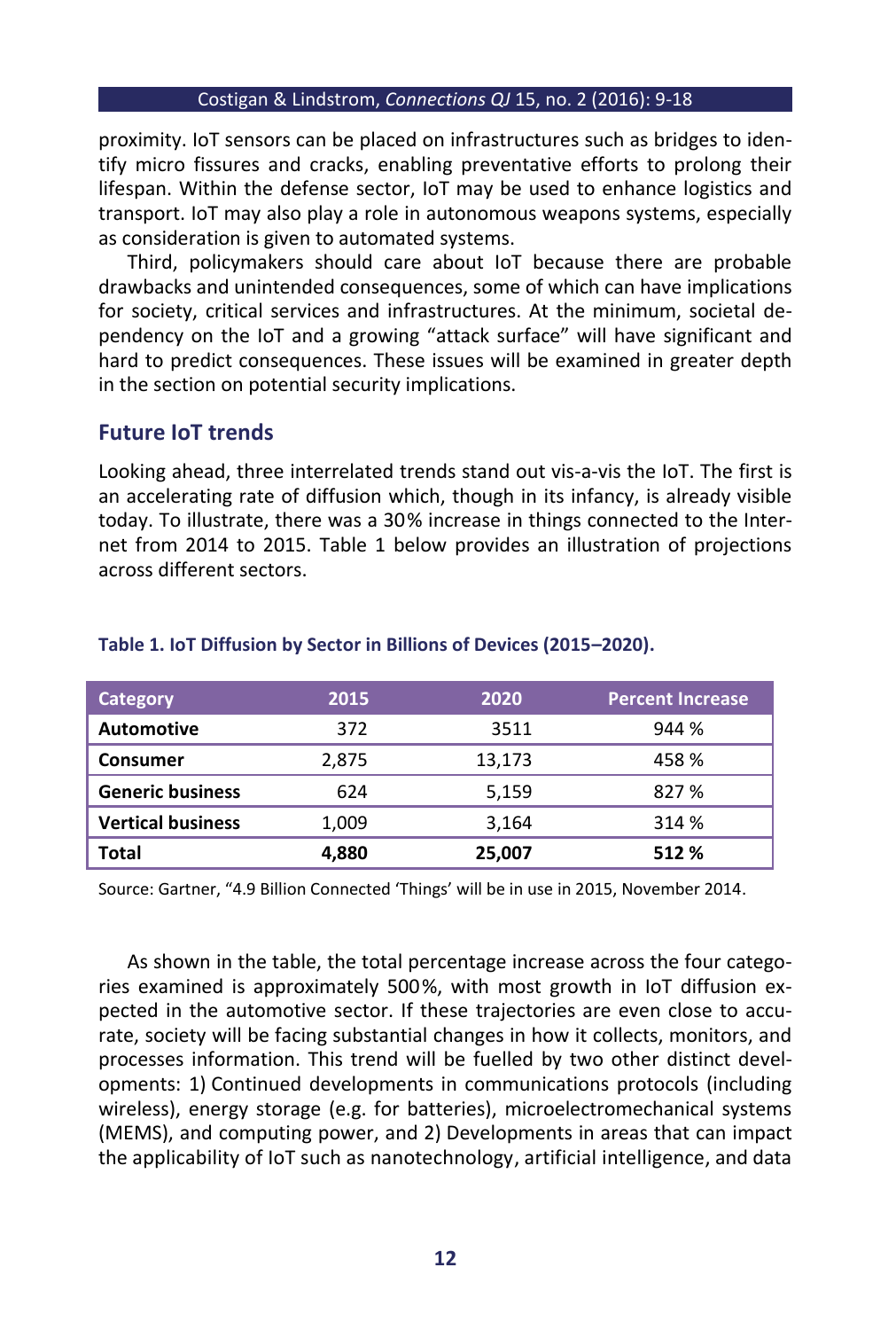#### *Policy and the Internet of Things*



#### **Figure 2: IOT Business Value-Add Over 10 Years**

Source: Forrester Research, www.zdnet.com/article/internet-of-things-security-years-awayfrom-being-fully-baked-says-forrester.

science.<sup>5</sup> Combined, these two will enhance both the reach and applicability of IoT across a variety of sectors.

A second trend is the rapid growth in machine (M2M) communications. As IoT diffusion increases, so will the direct communication between devices that are connected to the Internet, either through wired or wireless form. One estimate forecasts the total number of M2M connection worldwide to increase from roughly 196 million to 361 million in 2018 – an increase of 184% over three years.<sup>6</sup> This trend is significant since we cannot fully predict the consequences stemming from the growth in M2M. In a world were communications

 $\frac{1}{5}$ For reference, there are multiple protocols that facilitate communication across devices. These range from wireless protocols such as ZigBee, Bluetooth, and BACnet to developing standards such as RPL, CoAP, and 6LoWPAN.

<sup>6</sup> The Statistics Portal, Statista, 2016. Available at www.statista.com/statistics/ 295635/total-number-m2m-connections-worldwide.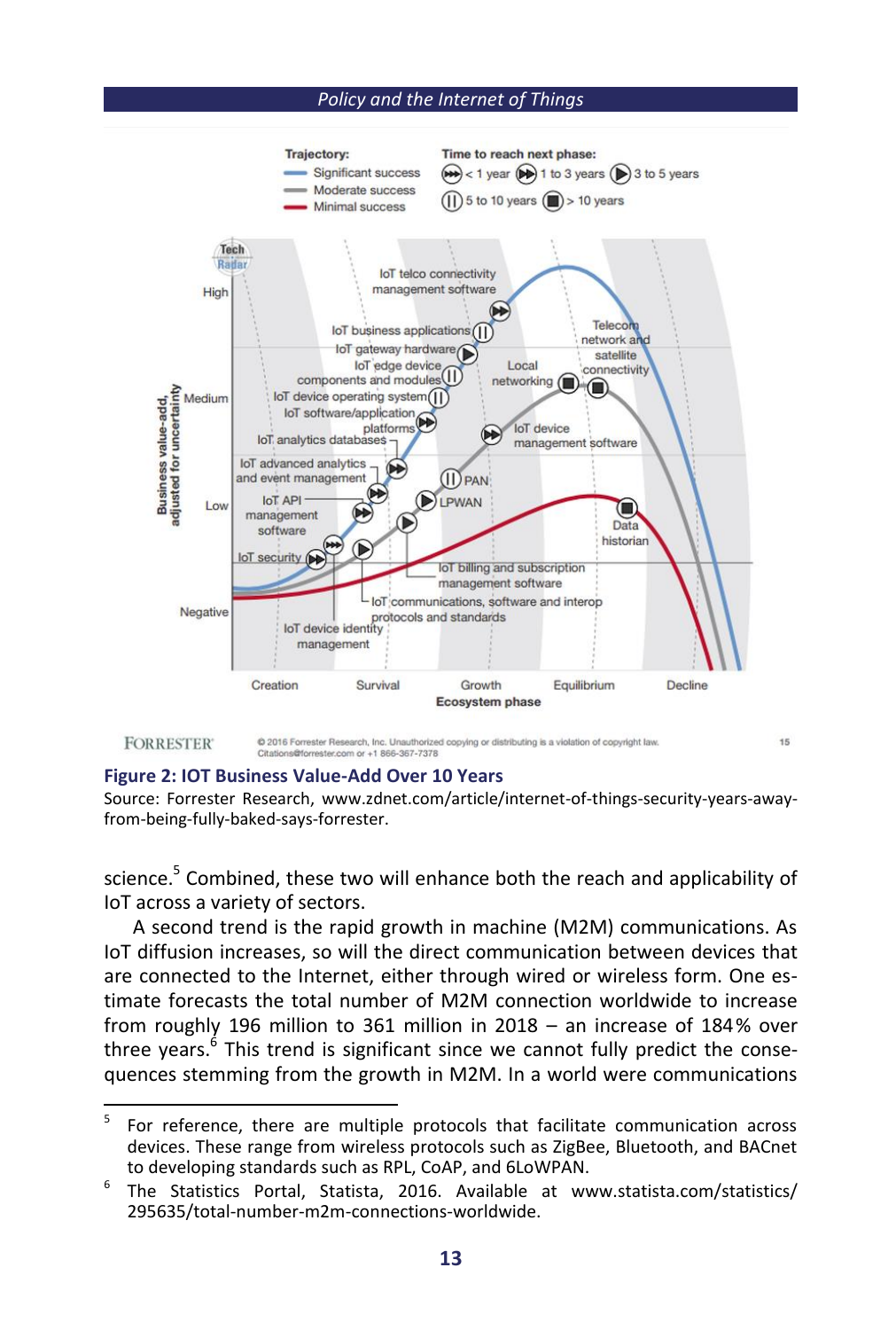are between an individual and a device, or between two devices, the outcomes are easier to predict. In an IoT world, data and communications will become ubiquitous.

For example, if a sensor is tasked to monitor the temperature in a location and is programmed to send a warning to an individual or other device when the temperature reaches a certain point, the directionality is clear and simple. With devices increasingly communicating instantaneously while managing or monitoring processes, the relationship becomes multidimensional, complex and possibly more stochastic or random. Given this trend, the ability to control specific relationships between devices may become more complex and unpredictable.

Lastly, growth in IoT and M2M will deliver ever larger amounts of machinegenerated data. According to a 2012 IDC Digital Universe study, machine generated data is projected to increase by a factor of 15 by 2020.<sup>7</sup> IDC further notes that about 40% of all data is likely to be machine generated by 2020. This trend will have implications across various areas, specifically on how the data is gathered, processed, stored, and shared. Here, too, policy lags behind.

# **Potential Security Implications**

Two key security implications are likely to arise from the IoT revolution. The first and foremost is addressing the lack of security functions in the majority of sensors and actuators that make up the backbone of the IoT. Specifically, as companies push out more minimally viable products in a rush to meet demand, low-cost sensors and actuators for data collection, monitoring, and process optimization will remain unlikely to have properly embedded security functions within them. Security is apt to remain an expensive afterthought.

Moreover, sensors tend to suffer from limited memory capability and computational power, further diminishing opportunities to produce IoT devices with appropriate security protocols (which frequently is not a primordial goal in the mind of developers). This inherent weakness in IoT translates into possible societal vulnerabilities as devices across sectors ranging from health to agriculture can be compromised.

This IoT vulnerability is already associated with critical infrastructure protection, where there is concern that industrial control systems such as Supervisory Control And Data Acquisition (SCADA) may be compromised in a way that blocks a critical service or infrastructure. With billions of new devices being brought online, the attack surface of modern society will vastly increase, bringing with it the same ever-present vulnerabilities that we see today but at a greater scale. Cascading problems may be more likely, as systems will control other systems. Control systems, which previously were principally accessed via

 $\overline{a}$ 7 John Gantz and David Reinsel, "The Digital Universe in 2020: Big Data, Bigger Digital Shadows, and Biggest Growth in the Far East" (IDC, December 2012), available at www.emc.com/leadership/digital-universe/2012iview/index.htm.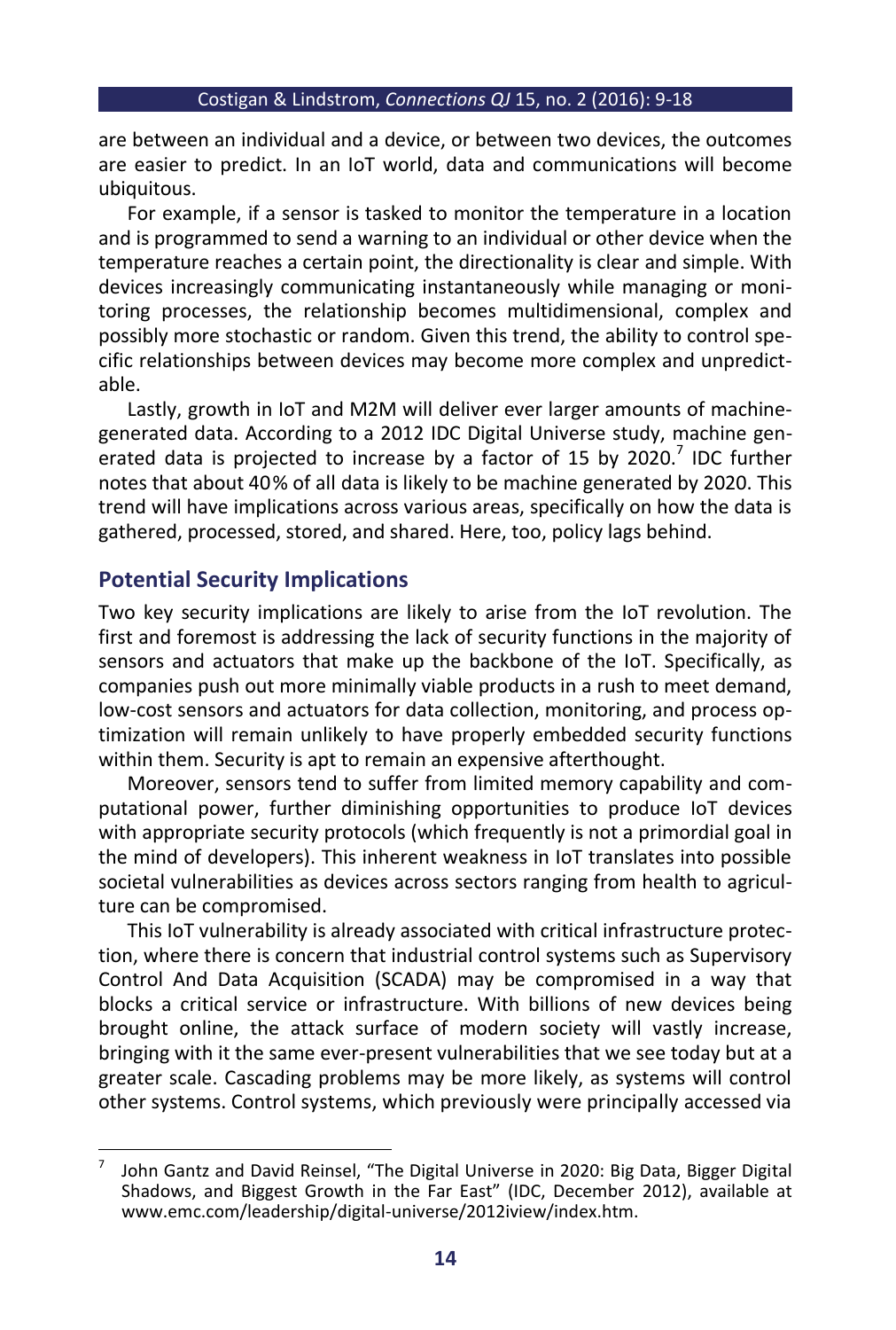

#### **Figure 3: Challenges for the IoT.**

Source: Information is Beautiful, http://www.informationisbeautiful.net.

proprietary systems that were not connected to the Internet, are now increasingly accessible through commercial-off the shelf programs that can be accessed online. This vulnerability has gained increased attention after specific attacks on Iran's nuclear centrifuges (via Stuxnet) and Saudi Aramco's workstations (via Shamoon). In short, the IoT is apt to make the Internet even less secure for everyone.

A second challenge posed by IoT is the balance between individual privacy rights and security requirements. As Bruce Schneier recently put it, "surveillance is the business model of the Internet"<sup>8</sup> and that is set to vastly increase in an IoT world. The impact is likely to be underestimated in the short- to medium-term, especially as IoT is combined with developments in other fields. For example, the placement of sensors in clothing materials—facilitated by advances in nanotechnology—opens the door to monitoring information on an individuals' location and possibly some vital signs. Looking ahead, should the use of implanted sensors for monitoring health status become more accepted, it could result in the collection of large-scale data on individuals' health status.

 8 Bruce Schneier, "The Internet of Things Talks About You Behind Your Back," 13 January 2016, available at https://www.schneier.com/blog/archives/2016/01/the\_ internet\_of.html.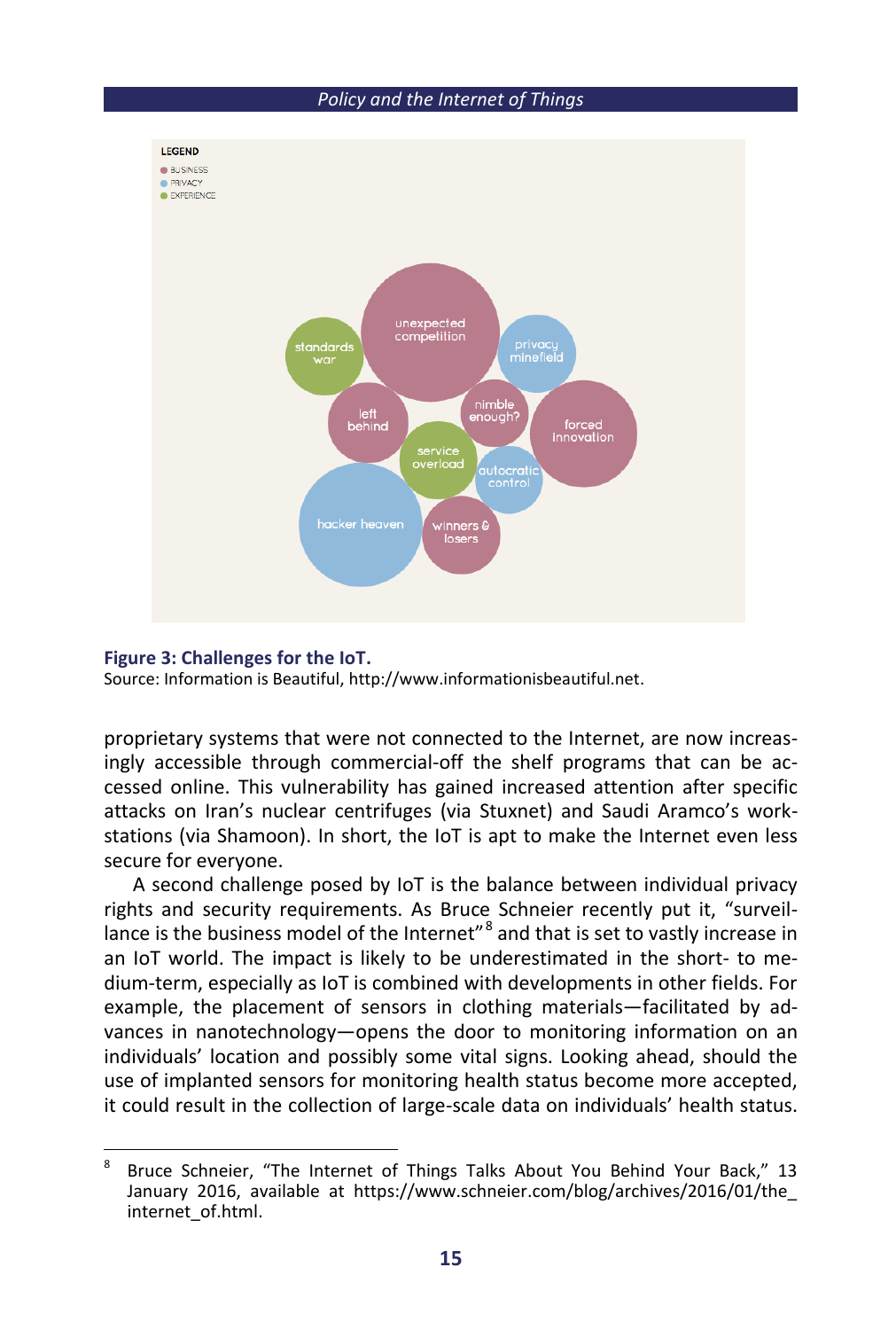#### Costigan & Lindstrom, *Connections QJ* 15, no. 2 (2016): 9-18

This development is already underway with the so-called wearables movement, but once again will be likely to vastly increase in power and diffusion in the next decade. While there could be many benefits from a more personalized health care system, it may also raise challenges with respect to individuals' access to health insurance packages and ability to secure employment opportunities.

The already complex question of balancing privacy and security rights will thus become increasingly thorny. With the prospect of billions of sensors and IoT devices deployed, policymakers will have to more carefully analyze the ways in which data can be compromised. Thus, beyond collection issues, a greater understanding of vulnerabilities at other stages will be needed; for example: how IoT information is collected and used (for example is it shared with third parties?); whether there are risks that sensitive IoT data be accessed by third parties; and how the value of data changes when it is combined with other data<sup>9</sup>

### **Policy Considerations**

 $\overline{a}$ 

The movement towards the Internet of Things presents several substantive policy considerations for policymakers. The paramount issue is how to best position national policies and strategies to take advantage of IoT benefits while minimizing possible risks associated with more devices connected to the Internet. Precious few countries (such as the Czech Republic, United Kingdom and Australia) and organizations have done such an analysis at the national level, with other countries either adopting a watch and wait approach or none at all.

Second, policymakers should be aware of the chokepoints that might negatively affect the opportunities presented by IoT. Currently, there are a number of outstanding issues that will impact the way IoT evolves, ranging from technical considerations—such as the ability to agree on specific standards for IoT network communication—to strategic considerations regarding the applicability of IoT within the security realm.

Third, policymakers should try to better understand the unintended consequences stemming from the IoT revolution. For example, how might employment and national economies be disrupted as certain skill sets become redundant? From a legal angle, how might the IoT impact laws or regulation safeguards? From a technical perspective, what are implications on divergent views concerning how IoT devices are configured and managed (e.g. should devices announce themselves? How should they be authenticated? Should the IP-addresses for IoT devices be generated automatically or should they be auto generated)? Needless to say, decisions concerning technical arrangements can result in multiple unintended consequences across sectors.

<sup>9</sup> Rolf Weber, "Internet of Things: Privacy Issues Revisited", *Computer Law & Security Review* 31 (2015): 618–627.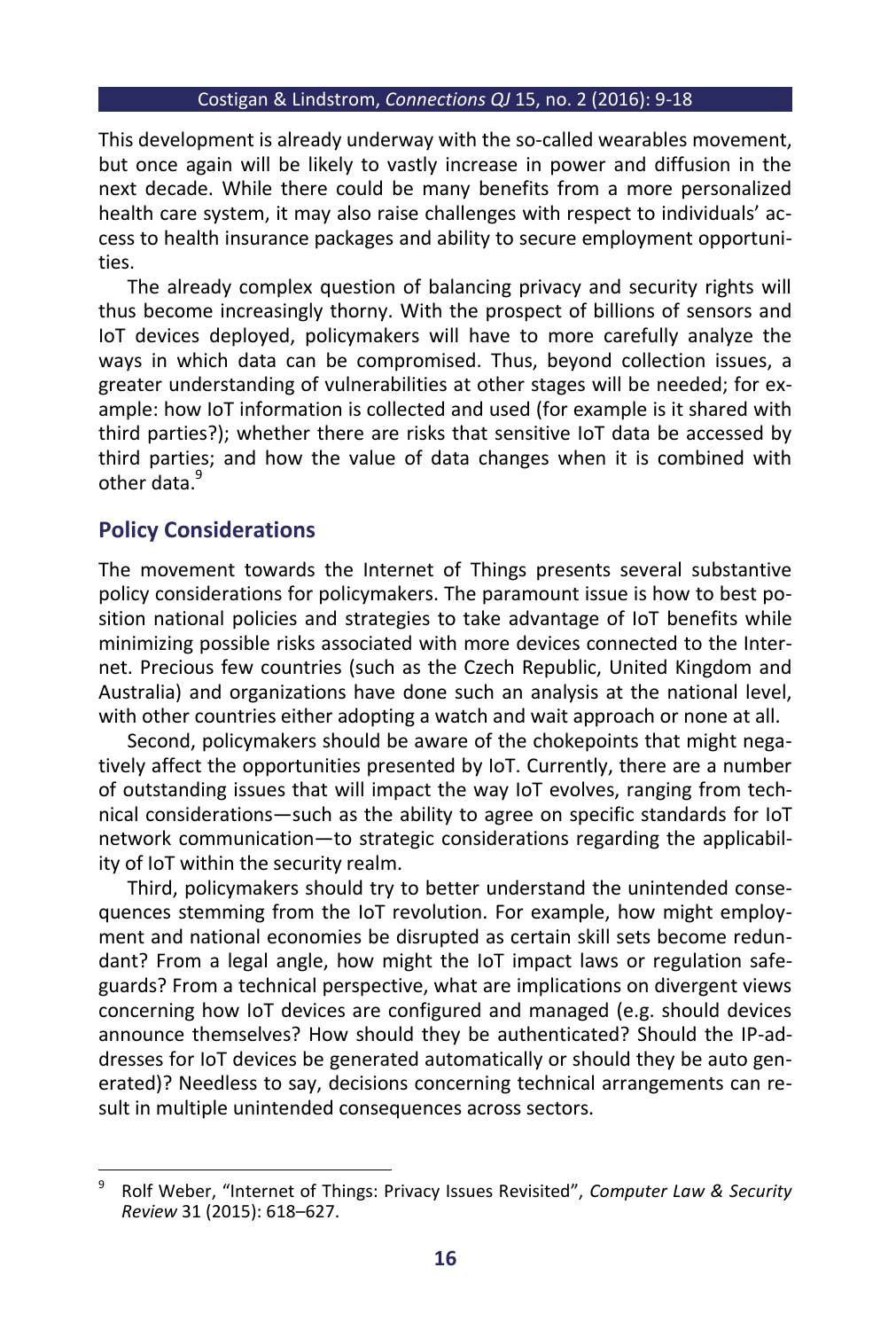#### *Policy and the Internet of Things*

Fourth, government should encourage active discussions on embedding security in products. It is increasingly clear that there are limited incentives for IoT device makers to integrate security protocols into their products. On the other hand, it is likewise becoming evident that a lacking or weak security prolife may result in dire consequences. Recent examples include the demonstrated ability to gain access to an aircrafts' velocity and steering functions via the on-board entertainment system, $^{10}$  successful attempts to hack IoT enabled medical devices such as insulin pumps, $11$  search engines that allow people to peer on unsecured baby cameras,<sup>12</sup> and weaknesses in automobiles and other driverless vehicles.<sup>13</sup> As these vulnerabilities are better known and mapped, the more difficult it will be for industry and policy circles to leave them unattended.

Finally, government retains the power to convene and ultimately to regulate. As such, government has responsibility to stay ahead of the curve on security concerns and has the power to encourage the adoption of new technologies and standards that should produce considerable gains for society. As a starting point to ameliorate the security situation and to improve the adoption of more secure devices, government should fund expert-level research that could be used to initiate a consistent "systems approach" to security and the IoT. Such an approach is apt to pay dividends for decades to come.

 $10$ Dylan Tweney, "FBI Says This Hacker Took Over a Plane through Its In-flight Entertainment System," *VentureBeat*, 17 May 2015, available at venturebeat.com/2015/ 05/17/fbi-says-this-hacker-took-over-a-plane-through-its-in-flight-entertainmentsystem/.

<sup>11</sup> Eric Basu, "Hacking Insulin Pumps and Other Medical Devices," *Forbes*, 13 August 2013, available at www.forbes.com/sites/ericbasu/2013/08/03/hacking-insulinpumps-and-other-medical-devices-reality-not-fiction/#2715e4857a0b5822f59f4327.

<sup>&</sup>lt;sup>12</sup> J.M. Porup, "How to Search the Internet of Things for Photos of Sleeping Babies," *ArsTechnica*, 19 January 2016, available at http://arstechnica.co.uk/security/2016/ 01/how-to-search-the-internet-of-things-for-photos-of-sleeping-babies/.

 $13$  Andy Greenberg, "Hackers Remotely Kill a Jeep on the Highway – With Me in It," *Wired*, 21 July 2015, available at http://www.wired.com/2015/07/hackers-remotelykill-jeep-highway/.